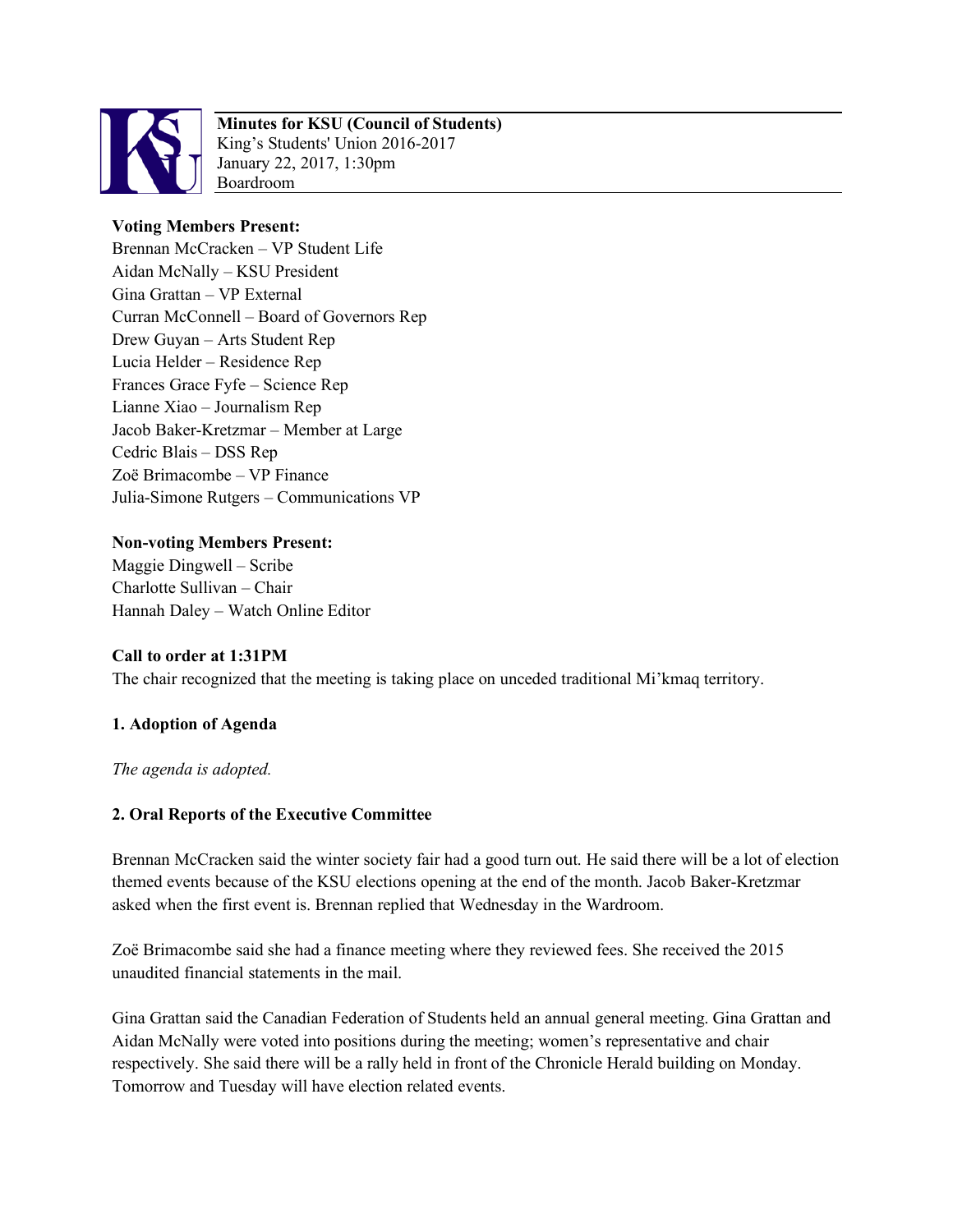Julia-Simone Rutgers said she has been figuring out how to advertise for the Alex Fountain lecture this year. She said she has also been working on bylaw review and KSU executive elections.

Aidan McNally said there was a Wardroom board of management meeting. She would like to thank everyone for showing up today.

Aidan McNally motions to go into camera.

Brennan McCracken seconds the motion.

Council goes into camera at 1:39PM

Returns at 1:45PM

#### **3. Action Items**

3.1 BIRT and and be elected for a one year term to the university's Equity Committee *Moved by Aidan McNally*

Aidan McNally said the committee is made up of faculty and students. She said this committee pushed for the gender neutral washroom signage. She motivated for Hannah McDougal and Charlotte Sullivan.

Nominates are closed.

Jacob Baker-Kretzmar asked if anyone else submitted nominations. Aidan McNally replied no.

Aidan McNally said Hannah McDougal worked as resident assistant and looked at resident specific equity. She said Hannah is familiar with policies at different institutions and is interested in working as an equity officer or in HR as a future career.

Aidan McNally said Charlotte Sullivan is completing a practicum with for barrister society in Nova Scotia in equity. She said Charlotte is passionate about these issues and has committee experience.

Jacob Baker-Kretzmar asked who currently sits on this committee. Aidan McNally said that the other members are also holding elections so she cannot say for sure. She said there are two faculty members, the vice president, one staff member, two students and the equity officer as a non-voting member.

Hannah McDougall and Charlotte Sullivan's names fill in the blanks.

*This motion passes*

3.2 BIRT and the elected to the set of the set of the set of the set of the set of the set of the set of the set of the set of the set of the set of the set of the set of the set of the set of the set of the set of the set Committee to Develop Sexual Assault Awareness, Prevention and Response Policy.